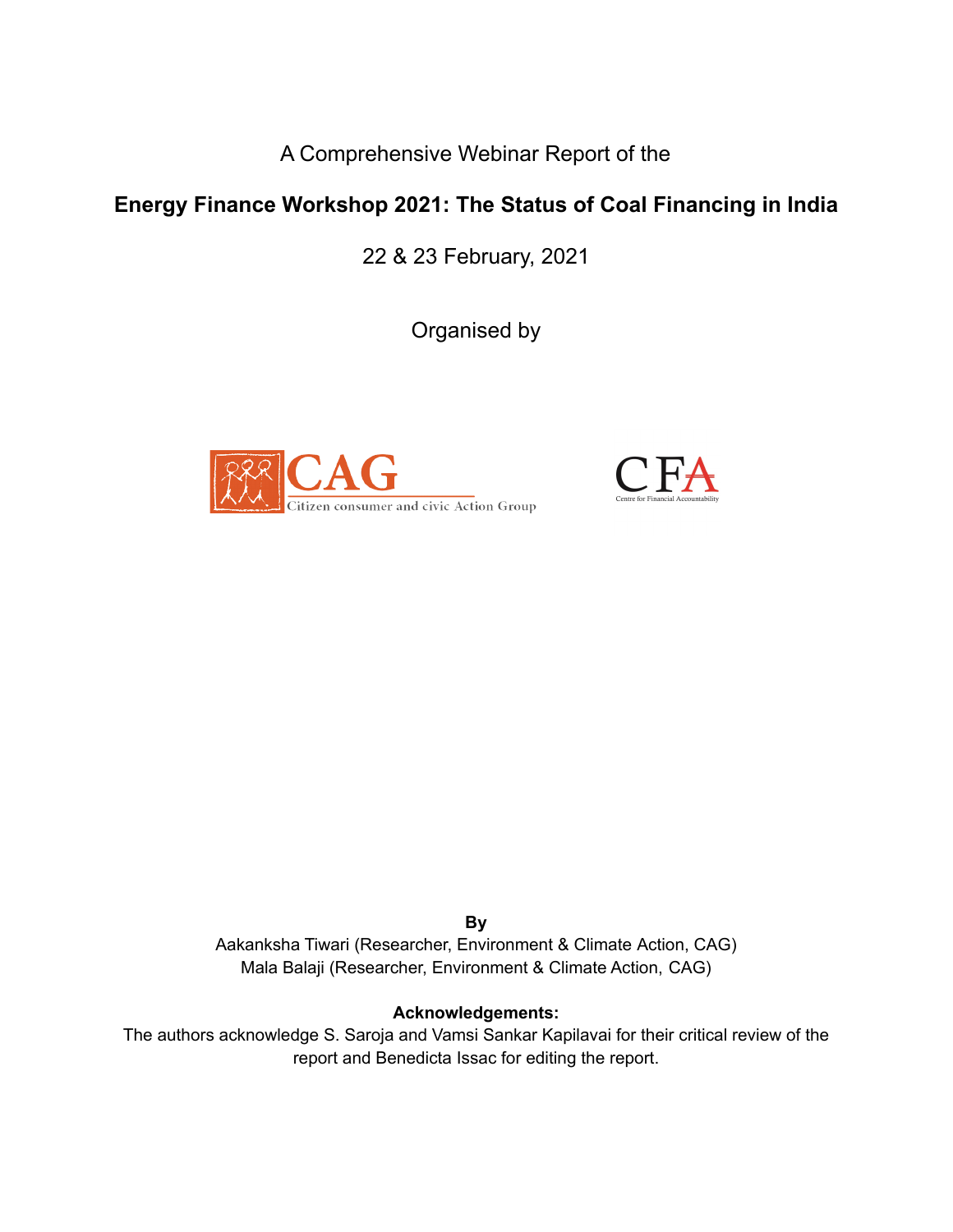# **Energy Finance Workshop 2021: The Status of Coal Financing in India**

| <b>S. No.</b> | <b>Topics</b>                                                                                                 | <b>Speakers</b>                                                                                                                                                                       |
|---------------|---------------------------------------------------------------------------------------------------------------|---------------------------------------------------------------------------------------------------------------------------------------------------------------------------------------|
| Day 1         |                                                                                                               |                                                                                                                                                                                       |
| $\mathbf 1$   | Clubbing public financing of coal<br>and climate change                                                       | Mr. Niraj Bhatt, Researcher- Environment and<br>Climate Action, Citizen consumer and civic<br>Action Group (CAG)                                                                      |
| 2.            | Energy finance and coal in India:<br>banks and international finance                                          | Mr. Rajesh Kumar, Senior Programme Associate,<br>Centre for Financial Accountability (CFA)                                                                                            |
| 3.            | Can the banking sector redeem<br>itself while catalysing "just<br>transition" of the Indian energy<br>sector? | Mr. Thomas Franco, A veteran officer of State<br>Bank of India (SBI)                                                                                                                  |
| Day 2         |                                                                                                               |                                                                                                                                                                                       |
| 1.            | TANGEDCO's recipe for<br>recovery: Retiring old coal,<br>stopping new build & boosting<br>renewables          | Mr. Ashish Fernandez, CEO and Lead Analyst,<br>Climate Risk Horizons (CRH)                                                                                                            |
| 2.            | Decarbonising energy sector in<br>Tamil Nadu: Incentives and<br>Instruments                                   | Mr. Soumya Dutta, Co-convenor of South Asian,<br>People's Action on Climate Crisis (SAPACC) and<br>member of advisory board of the UN Climate<br><b>Technology Centre and Network</b> |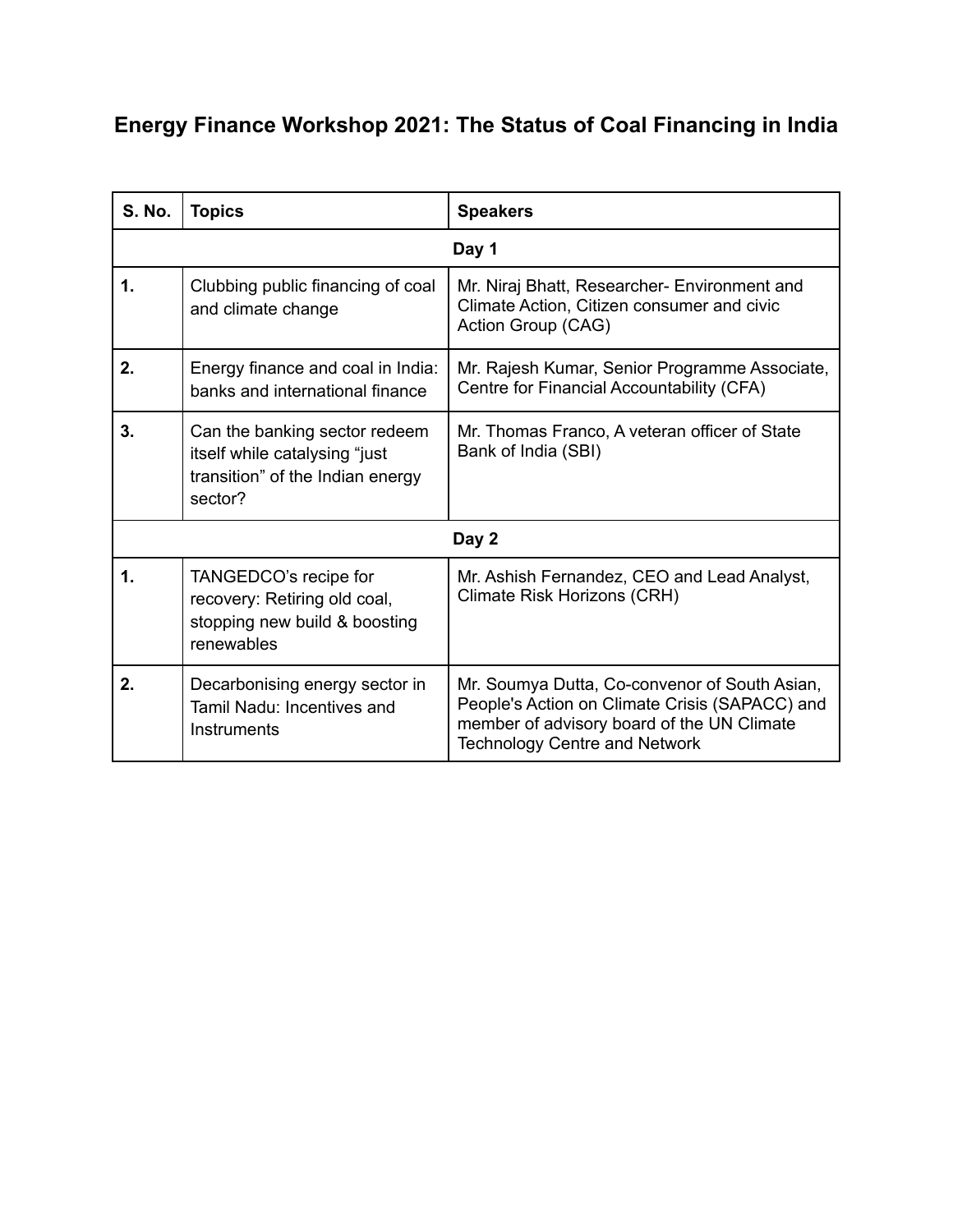#### **Day 1**

In India, coal consumption and production has doubled in the last 15 years. The federal government sees coal as a key driver of economic growth in the coming decades as well. Traditionally, coal mining and coal based power generation have been funded by the public enterprise and operated by the State. The speakers on day one spoke about various topics involving coal financing and they shared their answers to the following questions:

- How does public financing of coal take place in India and how is it linked to climate change?
- What role does international financing institutions play in funding coal in India?
- How can the banking sector redeem itself in bringing about "just transition" in the Indian energy sector?

#### **Topic 1: Clubbing public financing of coal and climate change**

Mr. Niraj Bhatt kicked off his presentation by enlightening the attendees as to what happens to the depositor's money in banks. He explained how the money deposited (in term deposits) is in turn used by banks to invest and lend to various sectors. He added that these sectors are based on profitability and run on government signals. He said coal is one such sector which is very lucrative where banks invest and lend money. He pointed out that public sector banks are funded by the government which in turn is funded by the taxes citizens pay and hence public money is at stake. He then went on to talk about the difference between a depositor and shareholder. He insisted that everyone should have this basic right irrespective of whether he/she is an investor or a depositor. He said that between 2016 to 2019, following the Paris agreement, 35 private sector banks have together channelled USD 27 trillion into the fossil fuel industry. Of these 30 top mining coal projects have received USD 54.462 billion while 30 top coal based power plants have received USD 138.524 billion. He went on to mention that such financing of the fossil fuel industry not only weakens the global effort towards climate action to stay within 1.5 $^{\circ}$  C but also has the potential to ramp up the global temperature by 4 $^{\circ}$  C. He urged for more awareness and scrutiny among the public as to where their money is channelled through these banking institutions. He then went on to illustrate the ill effects of coal. He said that mining and burning coal releases smoke and leaves behind fly-ash, which is harmful both to the environment and human health. He stated that phasing out old coal power plants alone has an annual greenhouse gases (GHG) reduction potential of 4 giga tons (GT) of  $CO<sub>2</sub>$  by 2050 and explained how this would be about 10 percent of 2010 total emissions level. He added that an increase of 1 gigawatt (GW) of coal fired power generation capacity in India increased infant mortality rate by 15 percent in districts near the plants as compared to those that are away. He then elaborated about the status of coal in India. He said that India is the second biggest individual driver of primary energy consumption growth, which rose by 2.3 percent last year. India's energy related  $CO<sub>2</sub>$  emissions continued to rise and they are at 2,480 million tons (MT) of  $\mathsf{CO}_2$  in 2019 and coal represents 73 percent of total electricity generation in India. He added that 63 percent of the 200 GW of installed capacity of coal fired power plants is owned and operated by the state and is traditionally financed by the public finances.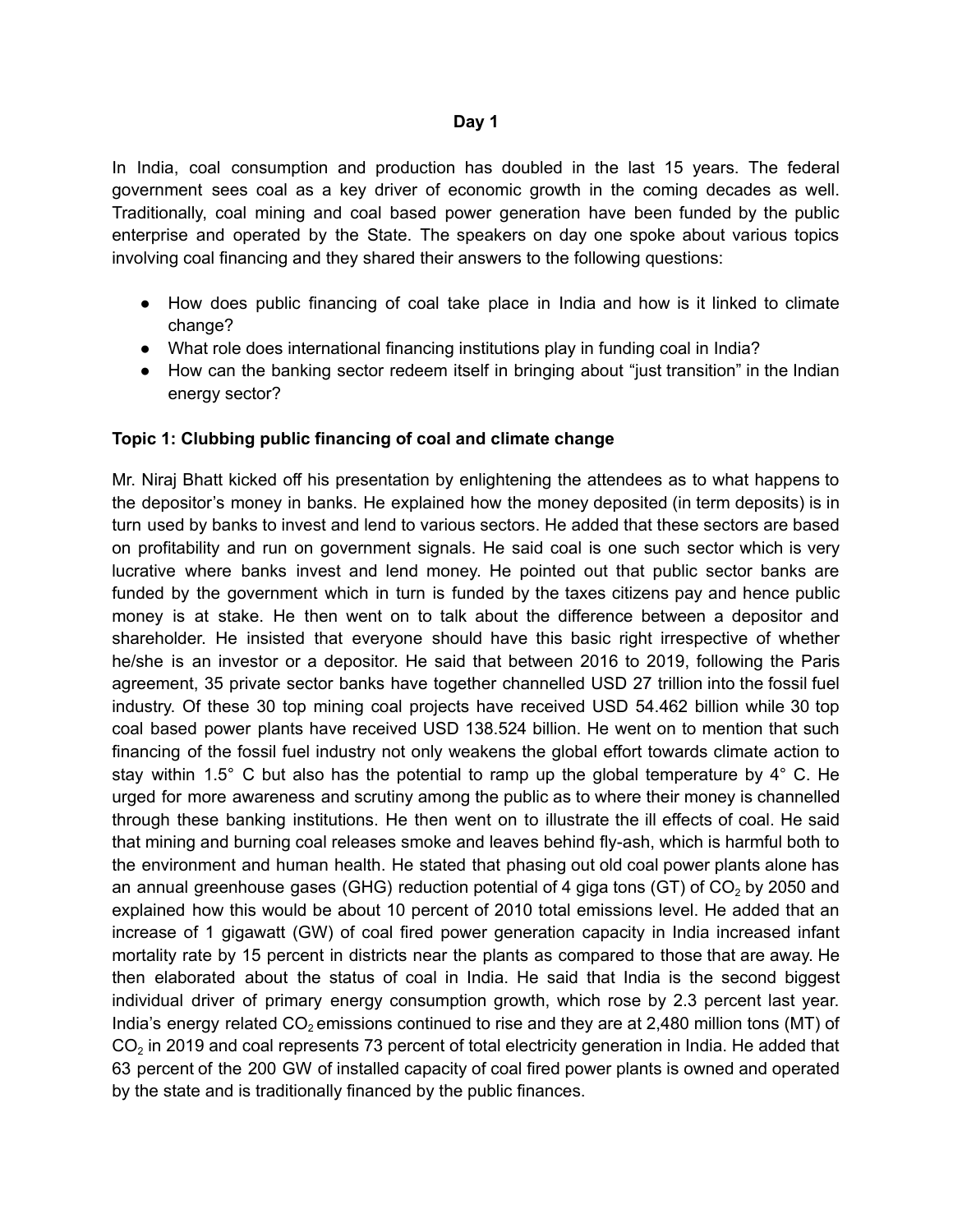He then presented a bar graph which depicted how India's biggest bank, State Bank of India (SBI), coincidentally happens to be the biggest investor in coal as well. He specified that the data presented have been acquired as of 31st March, 2021 and are solely on the basis of filing RTI responses to public sector banks, insurance companies and respective ministries. He pointed out that apart from banks even a few insurance companies like The New India Assurance Company, United India Insurance etc., have hugely invested in coal. He then went on to present the investment in renewable energy by public sector banks and how it compares to that of their investment in coal, stressing that their investments in coal far out-stripped their investment in renewable energy. This is despite the false hype by the media that solar energy is giving tough competition to the coal sector. He later analysed the outstanding loans to the coal sector by different banks and insurers. He said that the new name that crops up in the list of public sector banks having credit exposure to coal is Rural Electrification Corp. He also listed out the public sector banks having non-performing assets (NPA's) in coal with the Bank of Maharashtra topping the list followed by Rural Electrification Corp and SBI. He then summarised the reasons why he thinks that the marriage between public sector banks and coal is in the doldrums. The main reason that he pointed out was non-availability of coal linkages before the start of a new power plant and the problem of disputed coal block allocations. He stated that no proper power purchase agreements are in place and also that the cost overruns because of coal price movements. He talked about a few other causes like litigation over environmental and social concerns and fierce competition from renewable energy. He finally concluded his presentation by stating that delayed payments by banks to distribution companies is also one of the contributing factors.

#### **Topic 2: Energy Finance & Coal in India: Banks and International Finance.**

Mr. Rajesh Kumar commenced his presentation by talking about how coal is the largest emitter of greenhouse gases in the energy sector. He added that India is aggressively pushing investments in coal and coal power plants, thereby doing the opposite to global efforts.

He apprised the audience regarding the recent position of India with regards to coal mining. He listed down the various facts right from how in 2019, India opened the coal mining sector to 100 percent foreign direct investment (FDI). He added that in 2020, the government announced auctioning of 41 coal blocks out of which 19 coal mines have been auctioned and taken by major Indian private companies. In January 2021, single window clearance for coal mining was extended and announced that India will invest USD 4 trillion in the coal sector within the next decade. Coal India Limited (CIL) increased its current budget by an additional INR 3000 crores and production target of 660 megatonnes. He stated that Western Coalfields Limited (WCL) has planned to open an additional twenty coal mines by 2023-24 to achieve a production target of 75 million tonnes. He said that these figures give us an indication that India has no plans to exit from coal nor does it have a proper energy transition plan in place. He added that these recent trends prove that coal is still going to be a major contributor in the energy sector mix of India.

He then explained the recent coal financing trend globally as well as in India. He pointed out that from 2015 onwards more than 100 banks and financial institutions around the world have divested from coal. They have developed strict policies on coal related business. On the other hand, he said that 35 global banks financed USD 2.7 trillion for fossil fuels and also the World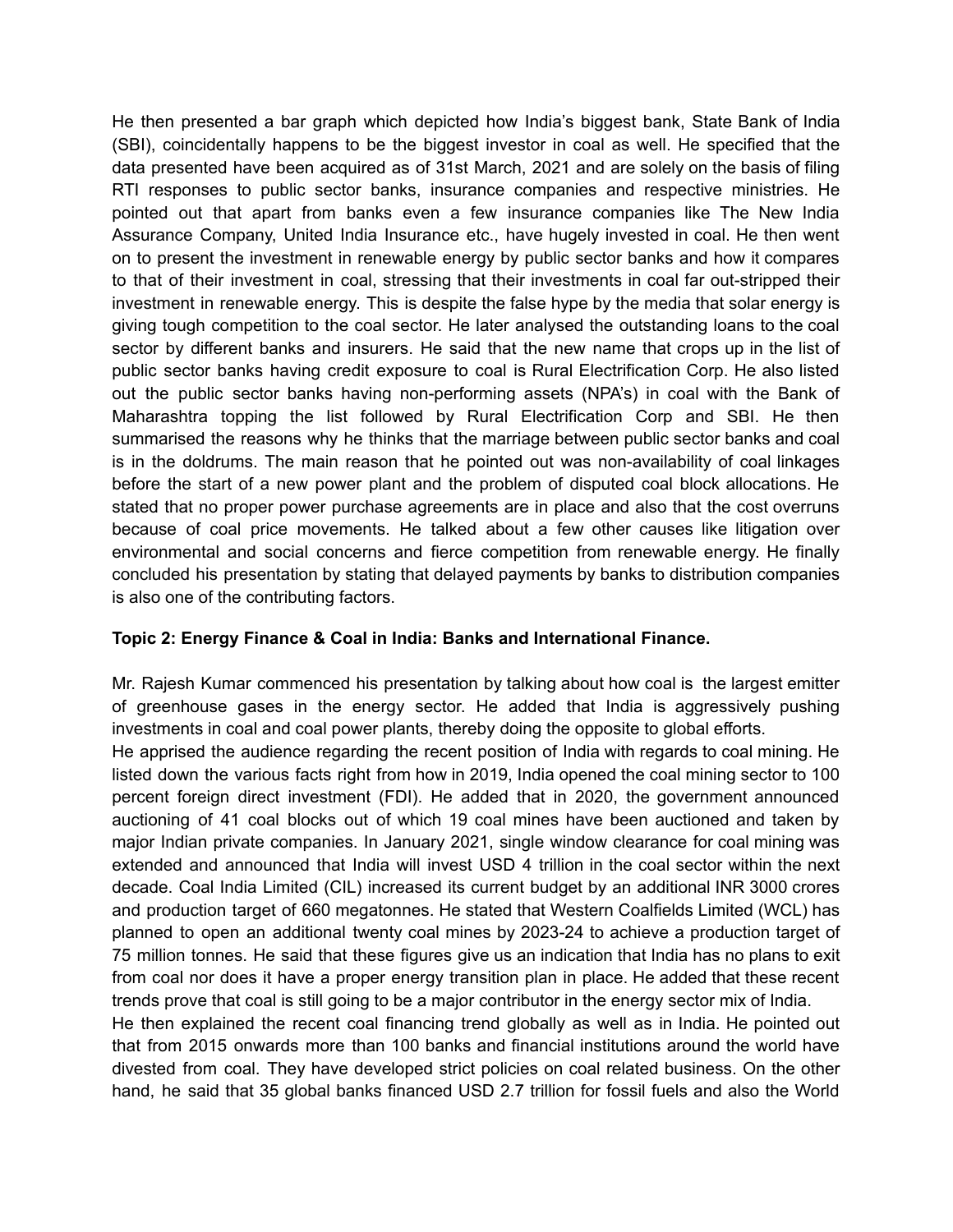Bank financed 12 billion in the fossil fuel industry in India Japan Bank for International Cooperation (JBIC) and other commercial banks in Japan invested over USD 450 million in National Thermal Power Corporation (NTPC). Based on an upcoming study by Centre for Financial Accountability (CFA), he illustrated that financing of about 146 coal plants in India took place during 2005 - 19 period with a generation capacity of over 1 GW and this involved an investment of USD 10 trillion. He mentioned that out of this investment, surprisingly 91 percent of the finance came from Indian banks and non-banking financial institutions (NBFI) and the rest 9 percent from external commercial borrowings (ECBs). He then shifted his focus to the major international financiers in the coal industry. China topped the list with INR 23,720 crores, followed by Japan, UK, US and South Korea. With regard to top ten international financing institutions, he said that China Development Bank (CDB) topped the list with INR 12,422 crores followed by Japan Bank for International Cooperation, Industrial and commercial bank of China Limited (ICBC), and Korea Exim Bank. He pointed out that 59 Indian banks and NBFIs financed 41 percent of INR 8.08 trillion for 116 coal power plants and out of this the major investors are NBFCs with INR 4.18 lakh crores, followed by public and private banks. He then explained about the top ten Indian banks and non-banking investors in coal. Power Finance Corporation Limited (PFC) topped the list with INR 1.99 lakh crores followed by Rural Electrification Corporation Limited (REC), State Bank of India (SBI), Industrial Development Bank of India (IDBI) and Punjab National Bank (PNB). He also illustrated that as far as the top five state-wise lendings are concerned, Uttar Pradesh topped the list followed by Chhattisgarh, Madhya Pradesh, Tamil Nadu and Odisha. He raised concerns over the growing stressed assets and non-performing assets in the coal power sector. He also mentioned that the private sector has the largest stressed assets to an extent of 89 percent. He emphasised that on one side India is rapidly investing in renewable energy but on the other side it is aggressively pushing the coal industry as well. The government talks about the need to privatise coal but at times it reiterates that the monopoly of coal must be back with the public sectors. He concluded by saying that this kind of double standards by the Indian government should stop and it should take a serious stance on where it stands on coal related policies and frame proper guidelines and mechanisms to move away from coal.

## **Topic 3: Can the banking sector redeem itself while catalysing "just transition" of the Indian energy sector?**

Mr. Thomas Franco began his talk with a thought-provoking message – "Just transition depends on the government and whether it wants justice for the majority of the people." He went on to elaborate about how SBI is the biggest lender in the energy sector with outstanding loans to the extent of INR 1,97,359 crores as per the Parliament Committee report, followed by Bank of Baroda, Canara Bank, Bank of India and Punjab National Bank. These banks usually get into a consortium led by SBI and its decision has a major impact on energy finance. He added that SBI has become a replica of the government and its orders are followed by SBI and the rest of the consortium. He enlightened us about the various issues in the energy sector. He elaborated on the following points that were outlined by CFA based on the critical review of the 37th report of the Parliament Standing committee on energy finance .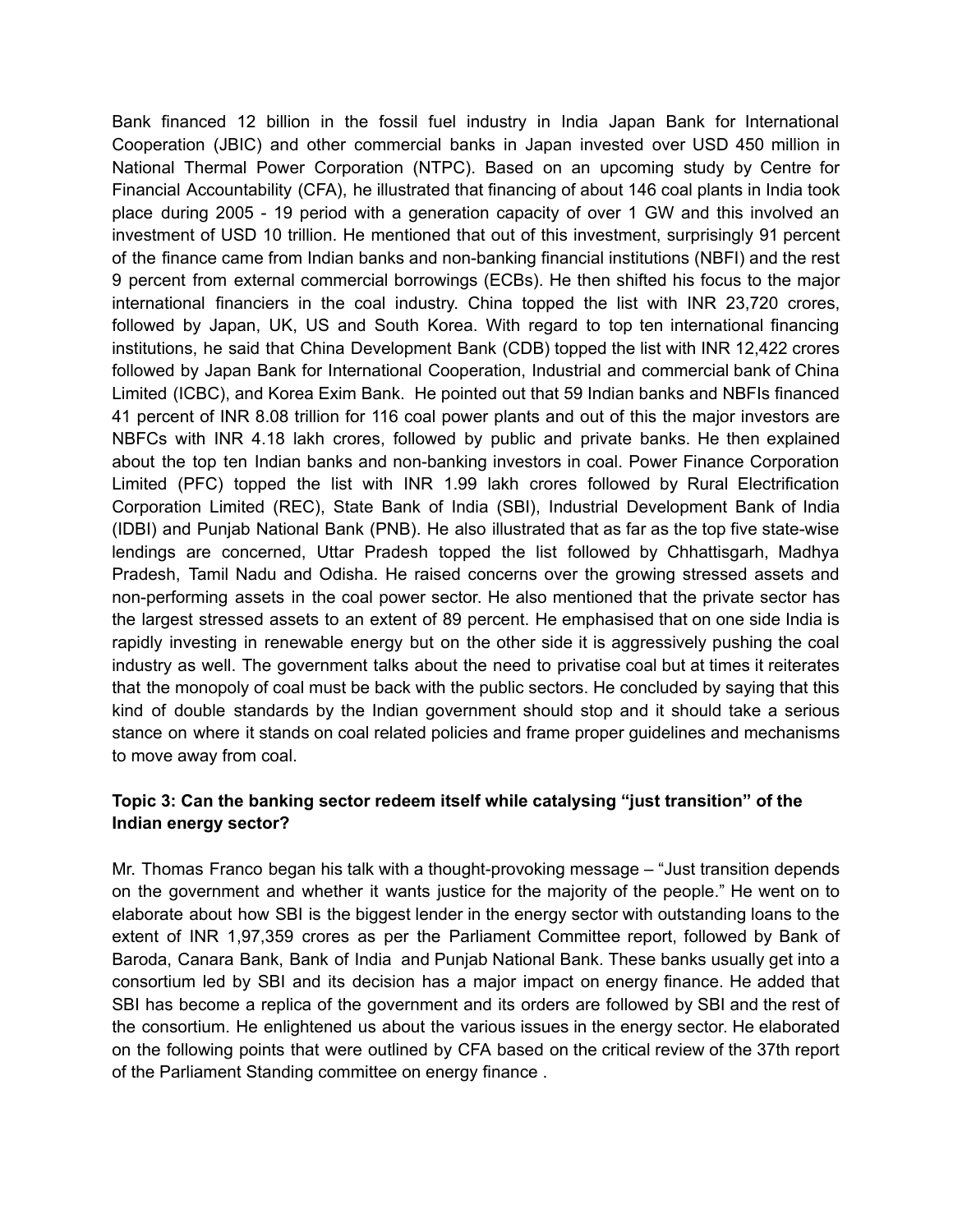- No proper norms issued by Reserve Bank of India (RBI) with regard to lending for various sectors. A clear-cut criteria in lending has to be in place with a prior analysis regarding the impact on the environment and climate before approving a project.
- Promoters of projects who have not done due diligence are not held accountable with the current mechanism in place.
- Fixing of accountability between bank and financial institutions. Whenever a loan goes bad it is the lower ranked officials who are held responsible and given a charge sheet but the actual decision is done by the board and these members are not penalised.
- Depositors' money in the banks become loans which in-turn become non performing assets (NPAs).
- De-licencing while lending to the growth and energy sector: Licensing is a must if we are aiming at 'just transition'.
- Lack of proper power purchase agreements (PPAs): The agreements unfortunately favour the private sector instead of the public sector.
- Over projection of demand: This is done by unrealistic projections by the government.
- Restructuring loans if there is scope for recovery: Due diligence has to be followed on bad debts analysis to figure out whether the reason is due to wilful default or due to constraints in the energy sector.
- Apathy towards the Paris Agreement: The public sector banks do not insist on checking whether proper environmental clearance has been obtained before granting loans to new projects.

The following suggestions were put forth by him as a probable solution to the above findings:

- ❖ Privatization of the energy sector should be put an end to and the government alone should have full control. This would reduce the NPAs to a huge extent as public sectors operate with a motive of serving the people.
- ❖ RBI should rethink its norms on lending. Banks should lend to projects only after they have obtained proper environmental clearance (EC).

He concluded his talk by saying that the onus of "Just transition" lies with the government. If the government is willing to take the responsibility of obtaining proper environmental clearance on new projects and addresses issues on climate change and other related concerns, then 'Just transition' is definitely possible.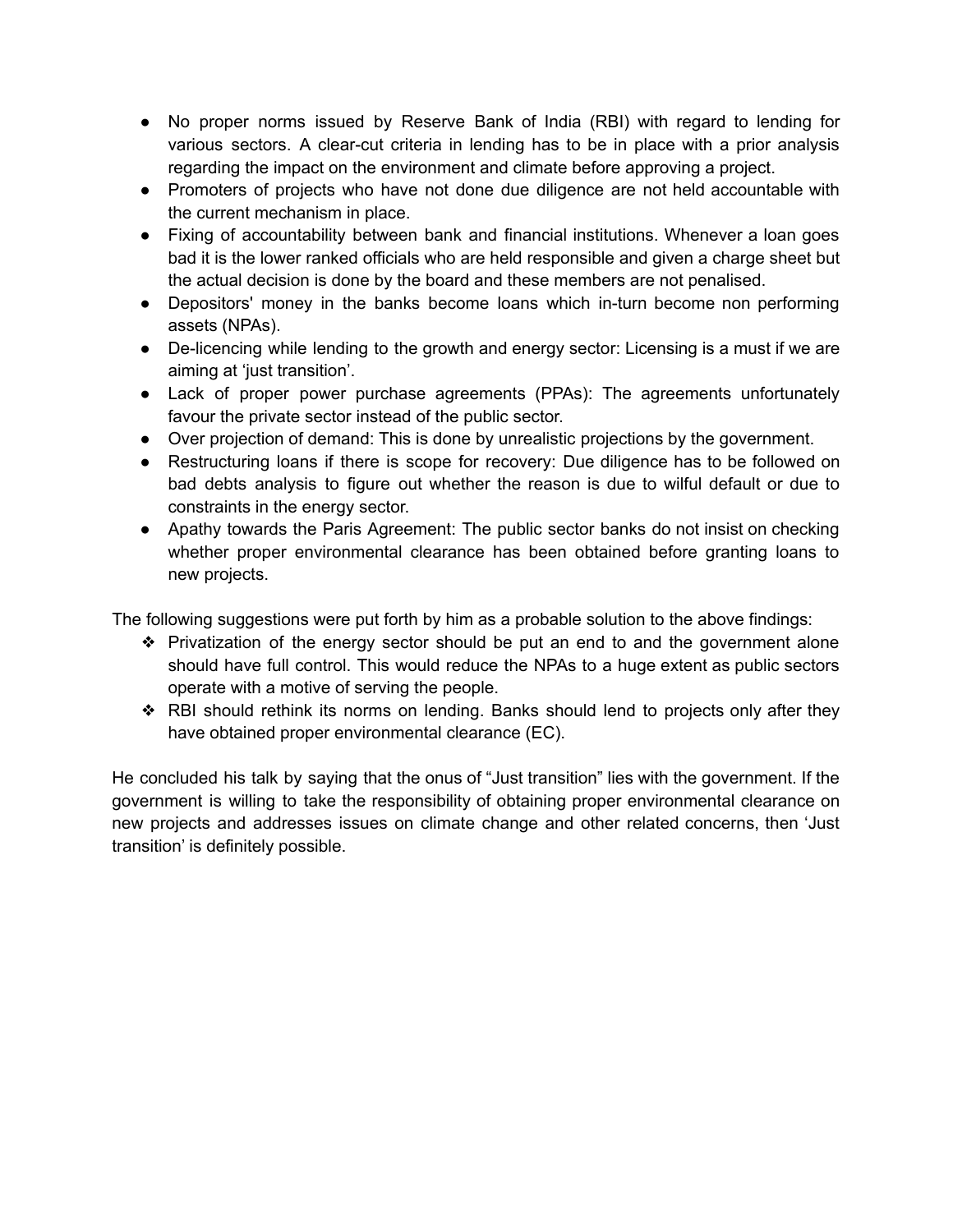Right from coal mining to power distribution, the energy sector has a plethora of problems of which most of them contribute to climate change. Coal financing is one of the maintaining factors in this scenario. Thus, the discussions about policy instruments and incentives on day two of this workshop helped us understand a strategic way forward to discourage financing of new coal and encourage a just transition towards renewable energy.

## **Topic 1: TANGEDCO's Recipe for Recovery: Retiring Old Coal, Stopping New Build & Boosting Renewables**

Mr. Ashish Fernandes, who belongs to Climate Risk Horizon, presented the topic based on his recent study in collaboration with his colleague Mr. Harshit Sharma. This study presents a simple strategy for recovery of financial debts by TANGEDCO, which is an electrical power generation and distribution public sector undertaking of Tamil Nadu government. He started his presentation with the fact that TANGEDCO has around INR 22,000 crores of financial dues. This is for several reasons including the fact that the cost of electricity supply is INR 2 more than the recovered amount per unit of electricity.<sup>1</sup> Nowadays, Renewable Energy (RE) is cheaper than most of the existing coal energy and RE with storage is cheaper than constructing new thermal power plants. Around 3.1 GW of coal power projects have been commissioned and another 3.5 GW of new coal power projects are at early stages of construction in Tamil Nadu. Thus, the study has proposed the following cost-recovery strategy:

- 1. Giving up coal usage by phasing out plants that are 20 years and older can save INR 6,097 crores in the first year and INR 30,485 crores in next five years. Also, INR 1,670 crores can potentially be saved by avoiding the cost of retrofit .
- 2. Not building more coal power plants and freezing expenditure on early stage plants can save upto INR 26,514 crores.
- 3. Switching retired conventional energy sources with renewable energy can potentially save INR 1,459 crores in the first year and INR 7,295 crores in next five years.

This overall strategy can help Tamil Nadu DISCOMS and the state government to potentially save a big amount of INR 34,100 crores in first year and INR 57,766 crores in next five years. He concluded his presentation by saying that there is a significant cost-benefit from implementing the above strategy and it will also prevent TANGEDCO from expensive power purchase/ fixed cost obligations, thus, boosting energy transition in Tamil Nadu.

## **Topic 2: Decarbonising energy sector in Tamil Nadu: incentives and instruments**

Since India is looking ahead to achieve the nationally determined targets (NDC) of 33-35 per cent reduction in "emissions intensity" by 2030 relative to 2005 and 40 percent of the total electricity capacity to be based on non-fossil fuel sources by 2030, it is a crucial topic of discussion not only for Tamil Nadu but also for the whole country. The presenter of this topic, Mr Soumya Dutta, is a co-convenor of South Asian Peoples Action on Climate Crisis (SAPACC)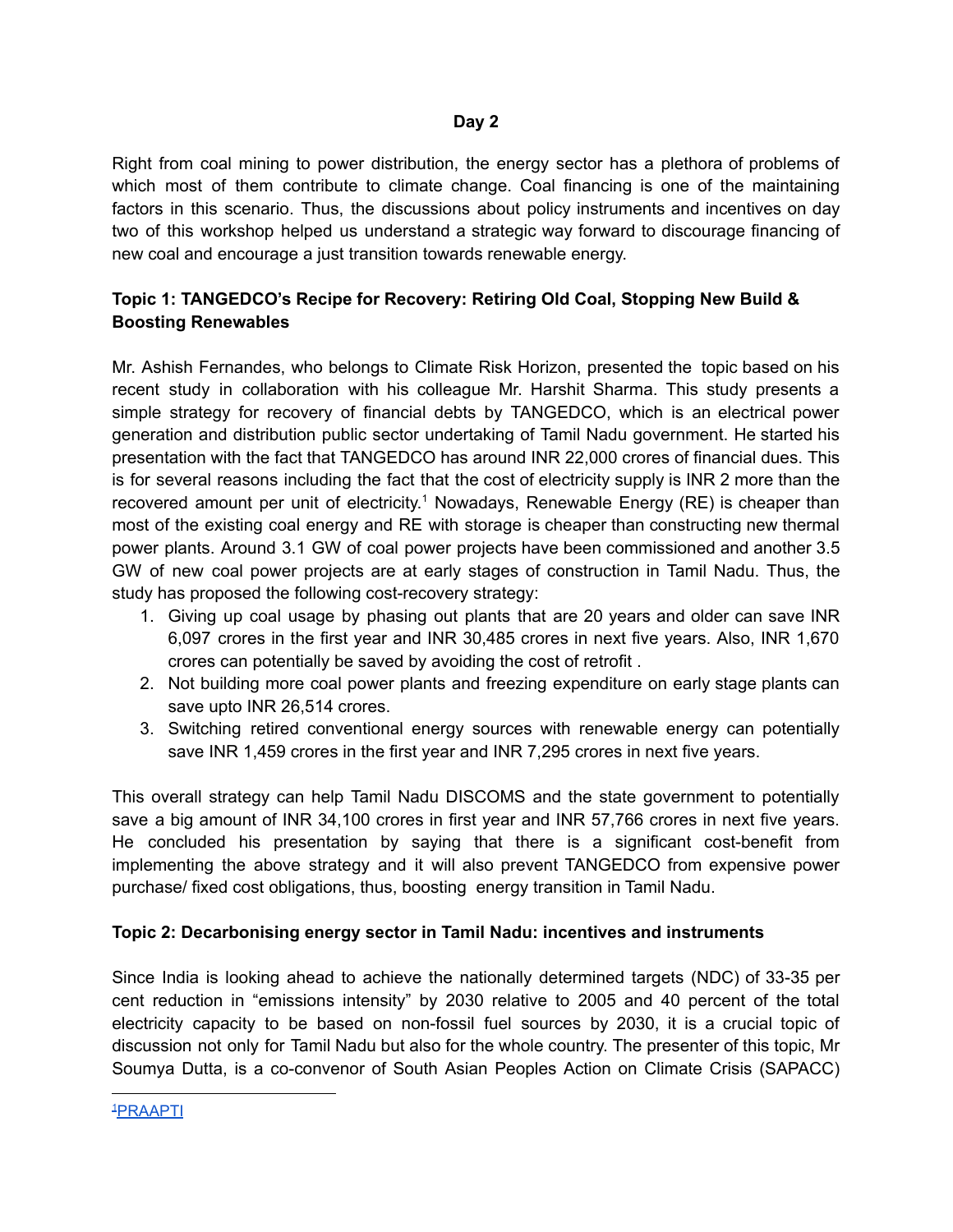and a member of the advisory board of the UN Climate Technology Centre and Network. He has recently done immense research and field work in several districts of western Rajasthan, and could thus share practical knowledge about the crucial incentives and instruments that are promoting a rapid transition to low-carbon Renewable Energy (RE) sources. These can consequently improve financial, social and environmental circumstances in each and every state in India.

In the above context, he first talked about the different level of challenges associated with decarbonisation of energy sector, as follows:

Level 1: Electricity (power) production sector, mainly based on coal, lignite, natural gas, diesel generators etc.

Level 2: Industrial heat production for manufacturing cement, steel etc, using coal, oil and gas.

Level 3: Use of fuels such as diesel, kerosene, petrol, CNG and LPG in the transportation sector, agricultural sector and for domestic purposes.

Level 4: Embedded carbon emission from production.

Level 5: Embedded carbon emission from consumption.

He then presented the five important reasons for decarbonisation as well as denuclearisation of the energy sector, which are:

- 1. Climate change and its impacts such as rising natural disasters, decreasing agricultural productivity and emergence of new diseases.
- 2. Combustion of fossil-fuel like coal and oil emit SOx, NOx, CO, Hg etc., which leads to massive health impacts on people of all ages and premature deaths in India due to rising air pollution. 2
- 3. Water pollution from releasing chemicals and water from boilers into nearby water bodies severely impacts fisheries and agriculture.
- 4. Scarce water resources are utilised by water guzzling sectors like thermal power plants and nuclear power plants, leading to their depletion.
- 5. Impact of radio-active nuclear waste.

He then stressed on the official data which says that in the southern Indian states like Tamil Nadu, Karnataka, Andhra Pradesh and Telangana the contribution of RE in power generation has jumped up in recent years.<sup>3</sup> He then shared his own analysis, which shows that coal and lignite thermal power generation (around 10,000 MW) leads to 52-55 million tons of carbon dioxide emission per year, which can vary with commissioning of new power projects, decommissioning of old power projects, lack of coal supply etc. However, this level of emissions are alarming for Tamil Nadu. He mentioned that an additional 12-15 percent of emission comes from transportation, processing and mining activities before the coal/lignite is even used for energy production. Another crucial pollution source analysed and presented by him for Tamil Nadu was petroleum consumption for transportation, industrial heating etc., which was found to

<sup>&</sup>lt;sup>2</sup>Health and [economic](https://www.thelancet.com/journals/lanplh/article/PIIS2542-5196(20)30298-9/fulltext) impact of air pollution in the states of India: the Global Burden of Disease Study [2019](https://www.thelancet.com/journals/lanplh/article/PIIS2542-5196(20)30298-9/fulltext)

<sup>&</sup>lt;sup>3</sup>Southern States generate 50% of India's [renewable](https://www.thehindu.com/news/cities/Hyderabad/southern-states-generate-50-of-indias-renewable-energy/article23543703.ece) energy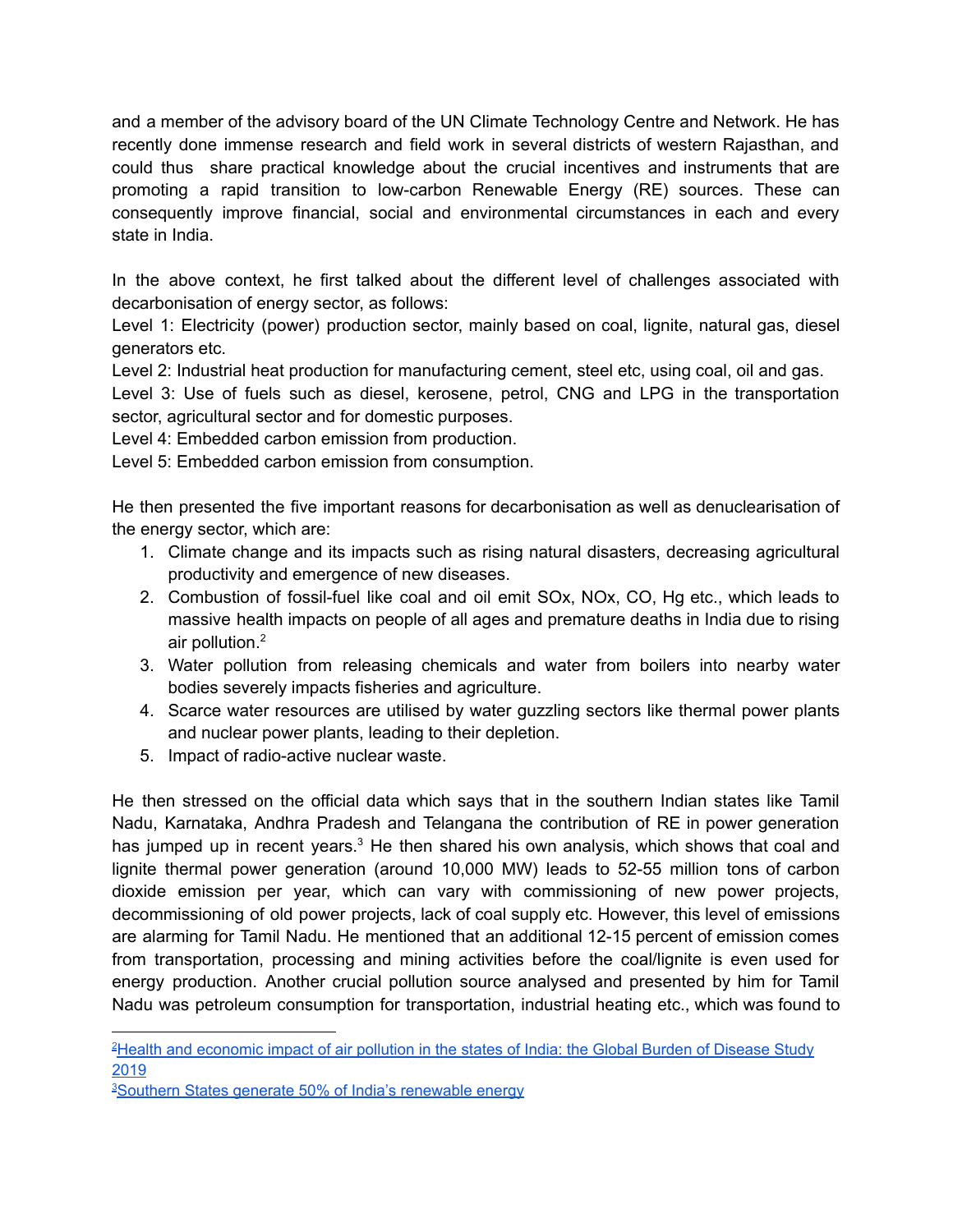be 15 million tonnes in year 2019 (excluding aviation turbine fuel and shipping fuel) leading to 45-47 million tonnes of  $CO<sub>2</sub>$  emissions and additional 12-15 percent due to exploration, drilling, refining and transportation. 4

Following the challenges and reasons for decommissioning, he talked about the solutions to decarbonising the power sector:

- 1. Present average power demand is around 15,000 MW and present total installed RE capacity is 16,000 MW in Tamil Nadu. Even though the installed capacity exceeds demand, the actual energy output is just about 20 percent of this, due to low efficiency of current technology.
- 2. Advancement in technology is the need of the hour to increase the PLF (Plant Load Factor) of solar power from 18 percent to 25 percent.
- 3. Average PLF of modern turbines is 24 25 percent.
- 4. A combined installed RE capacity of 50,000 MW 60,000 MW is necessary for running Tamil Nadu's energy sector completely on renewable power at present power consumption levels.
- 5. The energy storage through methods like pump, gravity etc., should be 20 percent of total RE capacity for complete dependence on RE.

At the current level of energy demand, an additional 45,000 MW of RE is needed, which requires around INR 220,000 crores of investment, he said. There can be further increase in investment, for the following reasons: :

- 1. Additional power evacuation through low voltage grids placed at good sites.
- 2. Meeting demand fluctuations by investing in storage capacity of 6 24 hours.
- 3. Funding for increasing energy production efficiency by 50 to 60 percent to meet additional energy demand in the next 10 years.

He also mentioned that Tamil Nadu has excellent solar and wind power generation potential. The government announced the Tamil Nadu solar policy, 2019, with a target of 9,000 MW of new solar capacity to be added by 2023. The 3,500 MW of this new capacity will be from the consumer category i.e. rooftop photovoltaic and 5,500 MW from the utility category. However, extra-efforts are required for stringent implementation to boost consumer category contribution by 2023. Also, the large land requirement of 2 lakh acres (assuming 4 - 5 acres/megawatt) to install 50,000 MW of higher efficiency solar panels by 2030 is a major obstacle in implementing energy transition to renewables in Tamil Nadu. This can be addressed by taking advantage of existing transition support mechanisms such as the Pradhan Mantri Kisan Suraksha Abhiyan Utthan Mahabhiyan (KUSUM) Yojana. However, there are certain bureaucratic hurdles and a lack of knowledge among farmers and local people that prevents them from taking advantage of such incentives. He concluded that the currently available mechanisms should not only focus on decarbonisation but also de-corporatisation of the energy sector, along with decentralisation. The cost-benefits from decarbonisation of the energy sector in Tamil Nadu through strategies discussed by Mr Ashish Fernandes can be doubled by combining it with the benefits from

<sup>4</sup>[Energizing](https://mopng.gov.in/files/TableManagements/2020-12-08-115045-xyd7b-AR_2019-20E.pdf) India's progress, annual report, 2019-20